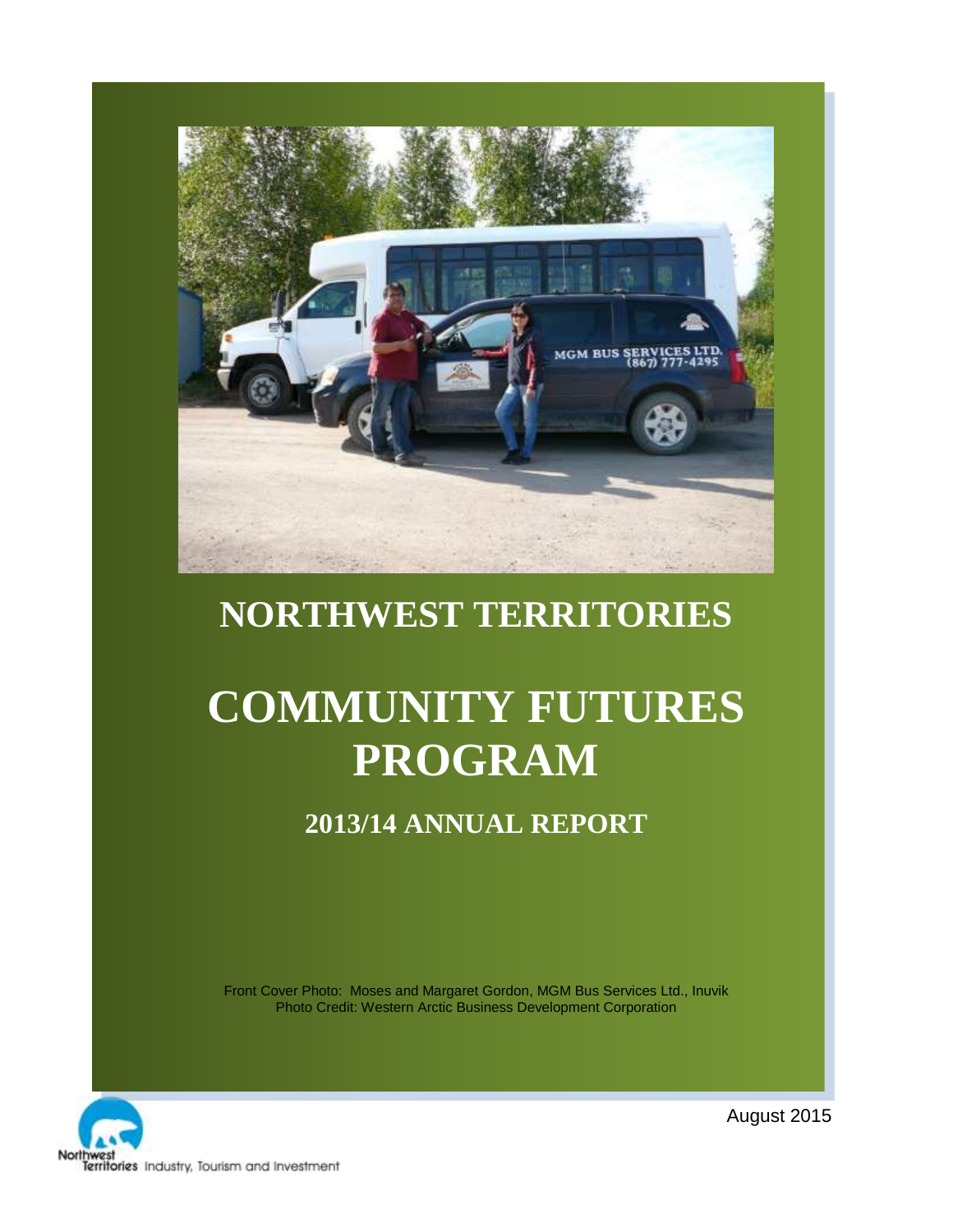To request this document in French please call the Department of Industry, Tourism and Investment at (867) 920-8696

Si vous souhaitez obtenir le présent document en français, communiquez avec le ministère de l'Industrie, du Tourisme et de l'Investissement en composant le 867-920-8696.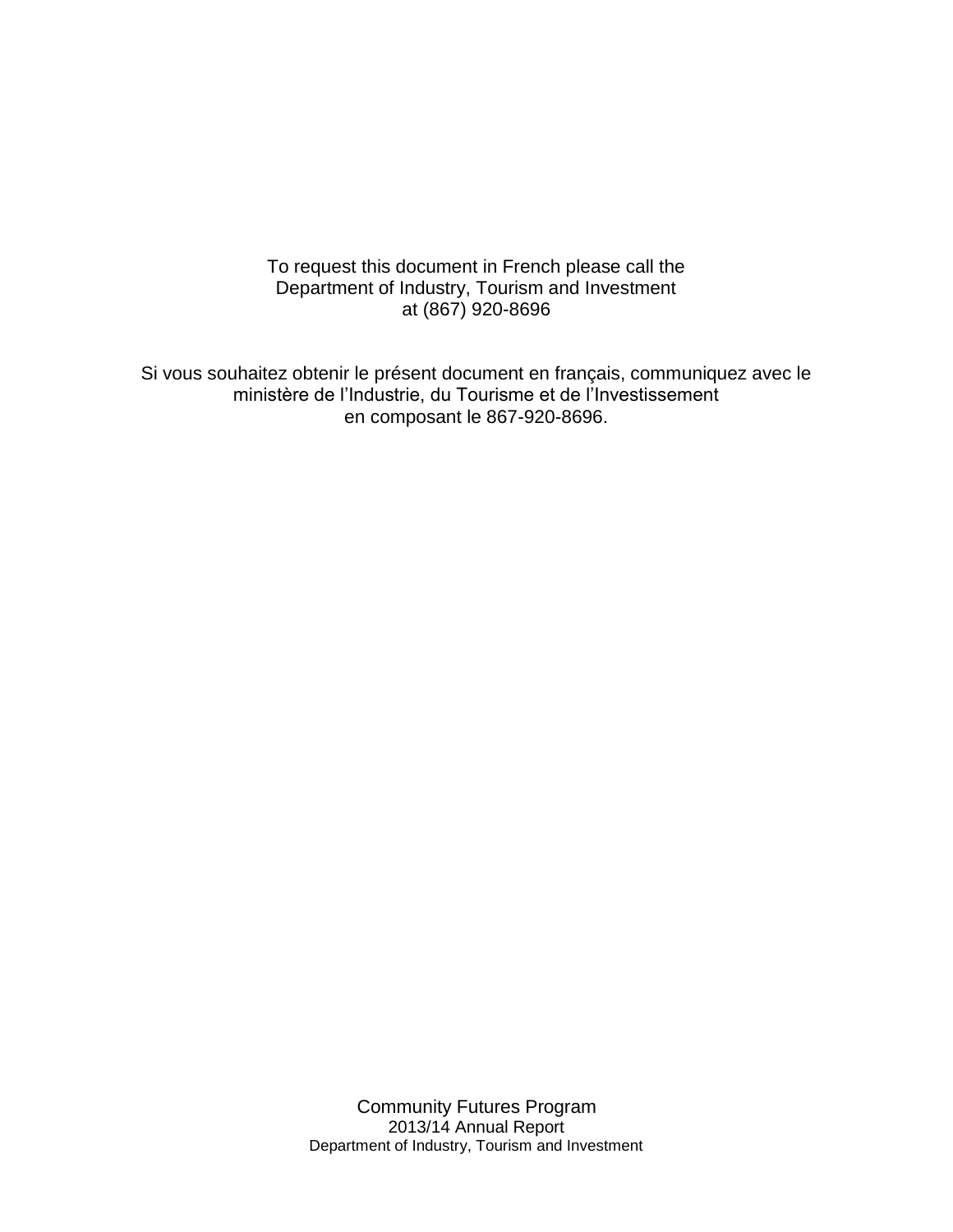#### **Minister's Message 2013/14 Community Futures Annual Report**



The Department of Industry, Tourism and Investment is committed to building a diversified economy that will provide stability in all types of economic cycles.

Encouraging business development within each region of the Northwest Territories (NWT) is a key component in achieving this.

The seven NWT Community Futures Development Corporations provide our regions with the flexibility to tailor programs specifically to their residents' needs and set their own development priorities.

By delivering training workshops, small business

financing and professional planning assistance, the Community Futures Development Corporations provide guidance and support to all 33 NWT communities.

In the 2013-2014 fiscal year, the activities of the Community Futures Development Corporations resulted in the creation and maintenance of 166 full-time and 108 part-time jobs in the NWT. This accomplishment would not be possible without the dedication and diligence of the Community Futures Development Corporation board and staff members.

On behalf of the Government of the Northwest Territories, I would like to recognize the ongoing efforts of the Community Futures Development Corporations and the innovation of our local community of businesses and entrepreneurs.

Honourable David Ramsay Minister of Industry, Tourism and Investment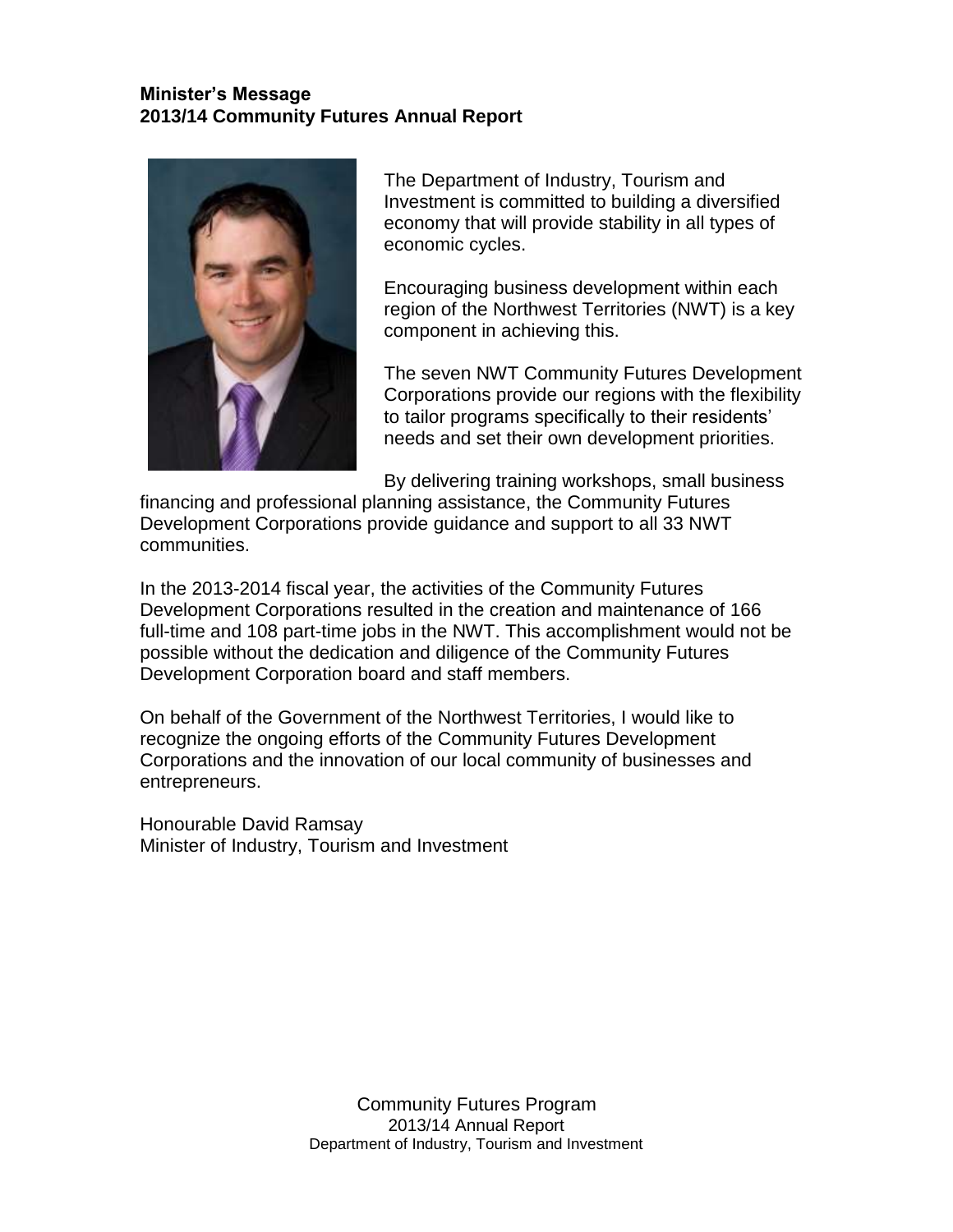#### **Table of Contents**

| <b>Executive Summary</b>                               |               | $\mathbf 1$ |
|--------------------------------------------------------|---------------|-------------|
| <b>Program Description</b>                             |               | 3           |
| Program Background                                     |               | 4           |
| Local Involvement                                      |               | 5           |
| Loan Activity                                          |               | 6           |
| <b>Impact on Communities</b>                           |               | 8           |
| <b>ITI Funding</b>                                     |               | 10          |
| <b>NWT Community Futures Development Corporations</b>  |               |             |
| Akaitcho Business Development Corporation              | <b>ABDC</b>   | 11          |
| Dehcho Business Development Centre                     | <b>DBDC</b>   | 12          |
| Dogrib Area Community Futures                          | <b>DACF</b>   | 13          |
| Sahtu Business Development Centre                      | <b>SBDC</b>   | 14          |
| Southwest Territorial Business Development Corporation | <b>SWTBDC</b> | 15          |
| <b>Thebacha Business Development Services</b>          | <b>TBDS</b>   | 16          |
| <b>Western Arctic Business Development Corporation</b> | <b>WABDC</b>  | 17          |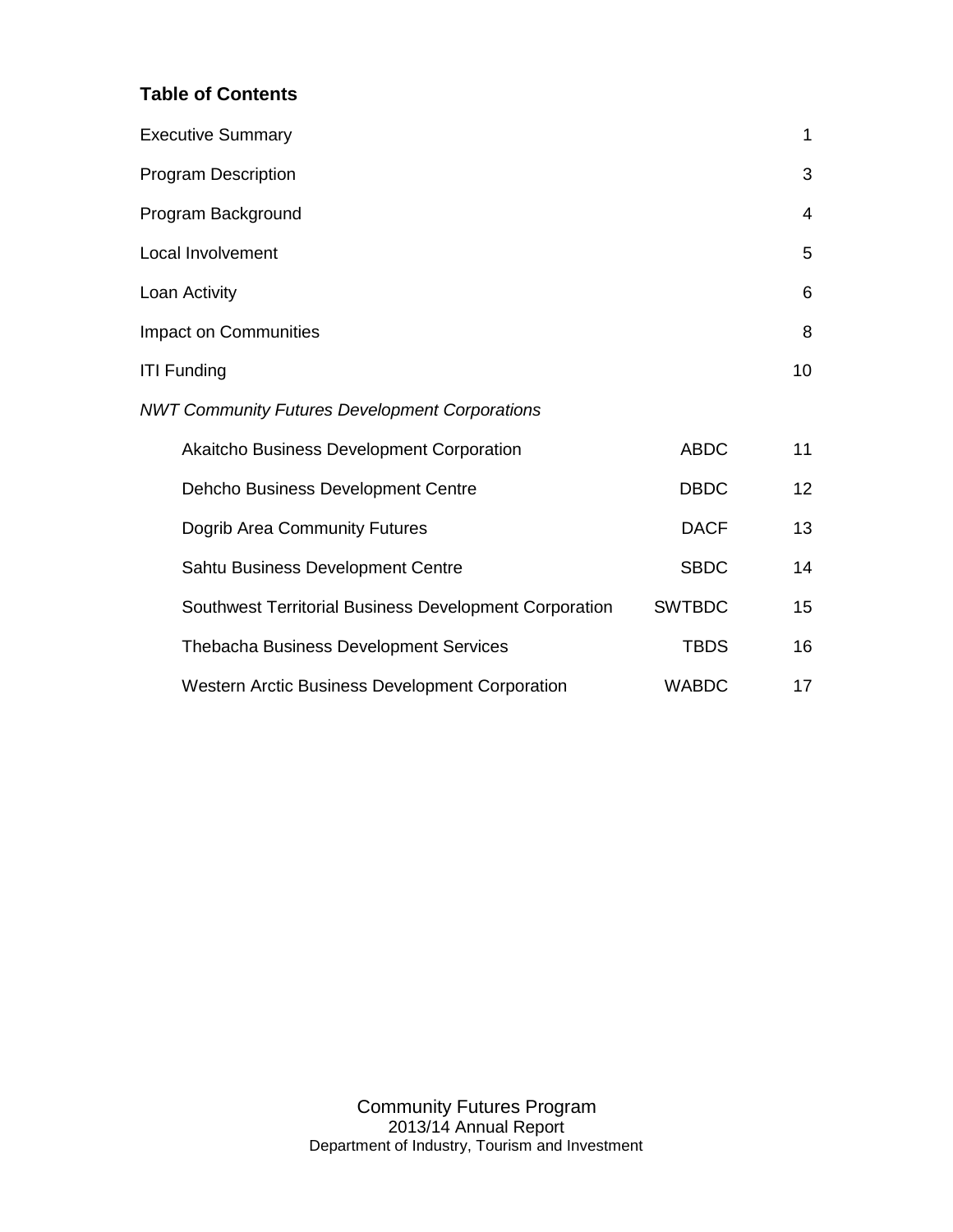#### **EXECUTIVE SUMMARY**

This 2013/14 Annual Report provides performance data regarding the seven Community Futures Development Corporations (CFDCs) in the Northwest Territories (NWT). The Government of the Northwest Territories (GNWT), through the Department of Industry, Tourism and Investment (ITI) Community Futures Program, currently funds six of the seven CFDCs currently operating in the NWT.

ITI views this program as important to its economic development efforts and supports CFDCs through:

- Year-to-year contribution funding for operations;
- Non-repayable investment fund capital;
- Access to low cost capital via the NWT Business Development and Investment Corporation (BDIC).

The corporations operate independently of government as community-based, non-profit organizations overseen by a volunteer Board of Directors drawn from the communities served by their respective organizations.

#### **Program Highlights – 2013/14**

- CFDCs operate in all 33 communities in the NWT and directly employ 12 people. CFDCs rely on the skills and judgement of their employees and 38 community-based volunteer board members.
- The activity of the CFDCs created and/or maintained 166 full-time and 108 part-time jobs in the NWT in the 2013/14 fiscal year.
- CFDCs granted 79 loans totalling \$3.42 million during the 2013/14 fiscal year. In 2012/13 they granted 122 loans totalling \$5.01 million. The average size of each loan in 2013/14 was \$43,291, compared to \$41,029 in 2012/13.
- Of the total loan disbursements, just over \$1.75 million was disbursed in Level 2 communities (see page eight) in fiscal 2013/14. In 2012/13 that total was \$2.08 million.
- Overall, CFDCs held a total loan portfolio balance of \$9.61 million, a decrease of \$697,466 from the 2012/13 balance of \$10.31 million.
- Total program funding provided by ITI to CFDCs was \$1.32 million in 2013/14.
- The total low cost loan capital provided by BDIC to CFDCs was \$1.52 million compared to \$1.36 million in 2012/13.
- Since their inception, CFDCs have been provided \$6.23 million in non-repayable capital funding and the GNWT has contributed \$3.73 million of that total.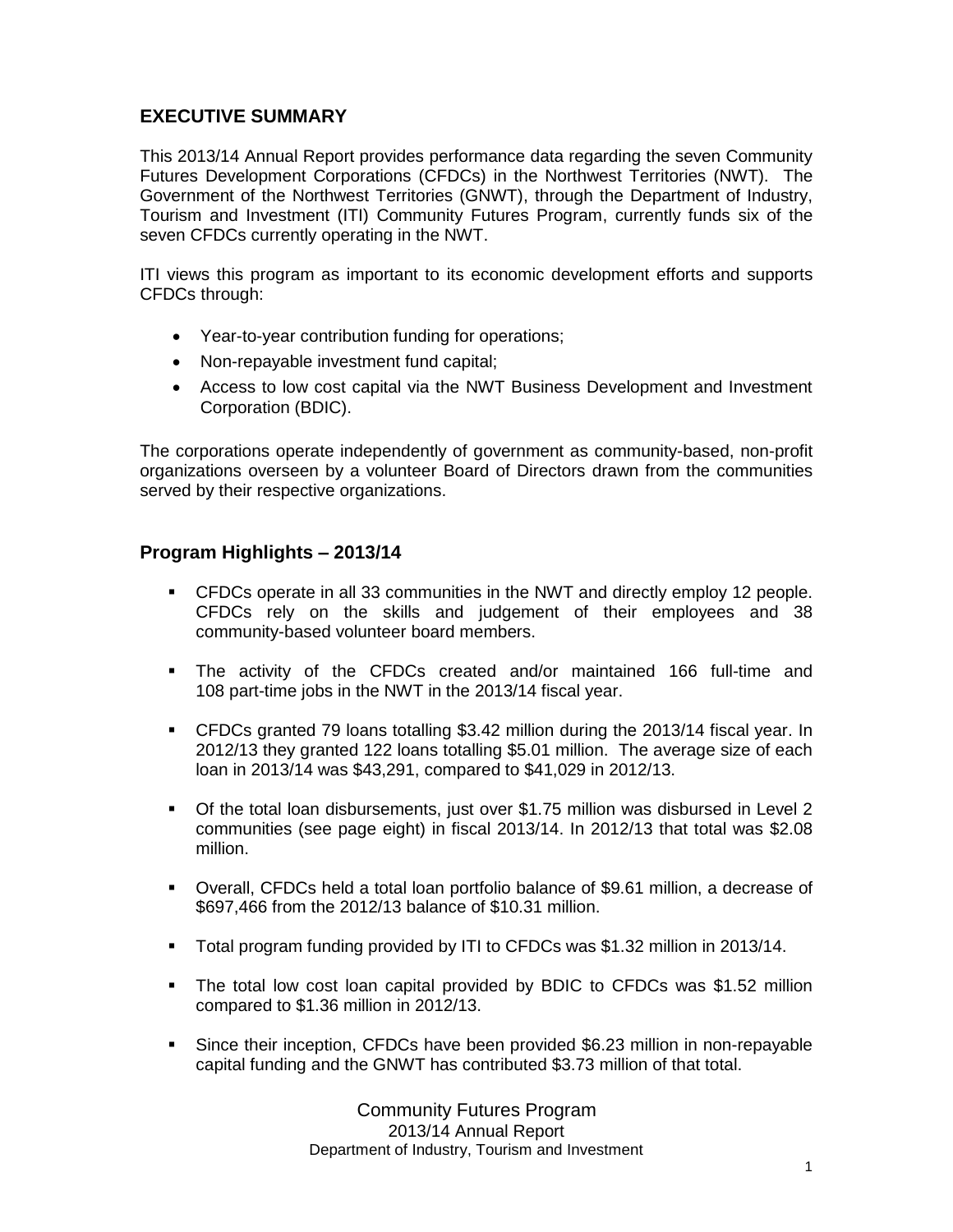#### **Total Value of Loans Portfolio by Year**

As noted in the highlights, the CFDC loan portfolio balance totals \$9.61 million. This represents a significant amount in terms of small business borrowings in the NWT and is testament to the enthusiasm and hard work of the board members and staff of these organizations, as well as to the dynamic efforts of NWT entrepreneurs.

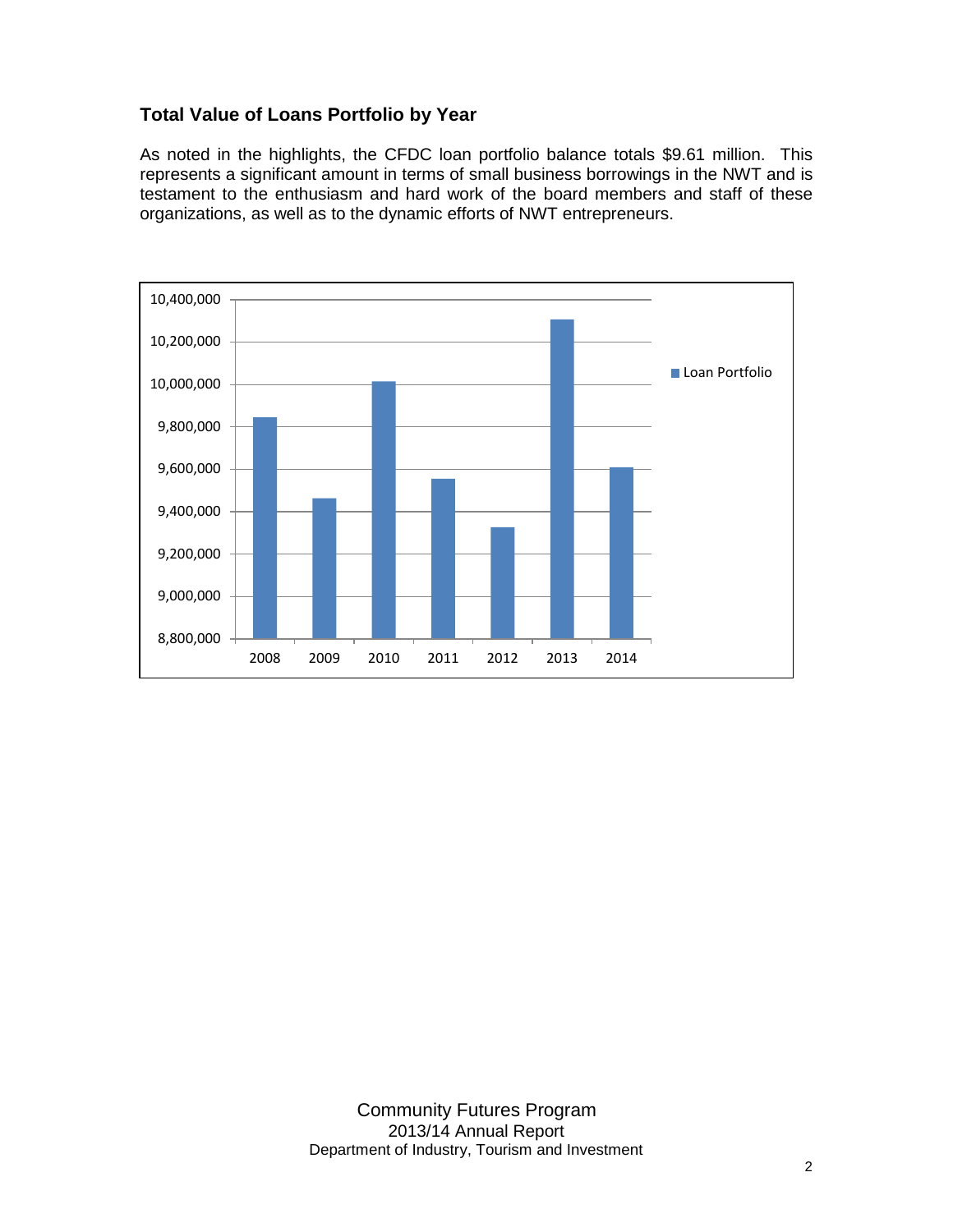#### **PROGRAM DESCRIPTION**

The mandate of each CFDC is to support community and business development through the creation and expansion of small and medium sized enterprises and the creation and maintenance of employment opportunities in NWT communities. CFDCs provide some or all of the following services:

- Term loans and loan guarantees;
- Lines of credit:
- Letters of credit;
- Business planning and assistance;
- Information and training for entrepreneurs via regional workshops;
- Management training, monitoring and after-care;
- Access to business information and the Canada Business-NWT Service Centres;
- Access to state-of-the-art video conferencing technology; and
- Delivery of the Self-Employment Option Program.\*This is a Human Resources Development Canada program delivered by the GNWT Department of Education, Culture and Employment (ECE).

CFDCs also have the flexibility to set their own priorities for economic development in their respective regions. This may include programs specific to the businesses in their regions, as well as special interest group initiatives such as targeted support for Aboriginal entrepreneurs, youth entrepreneurs and women in business.

A CFDC loan can be as large as \$200,000. Investment and loan funds administered by these corporations are designed to complement conventional funding provided by other financial institutions, the Business Development Bank of Canada or other territorial and federal funding programs.

Finally, and perhaps most importantly, CFDCs are staffed by employees trained in the field of community economic development. They are a valuable resource to prospective entrepreneurs, seasoned managers looking for that extra edge and local leaders seeking help in determining the future direction their community will take. CFDC employees make varied and invaluable contributions to the NWT economy.

\* The Self-Employment Options Program allows eligible individuals to continue receiving Employment Insurance while starting and establishing a small business.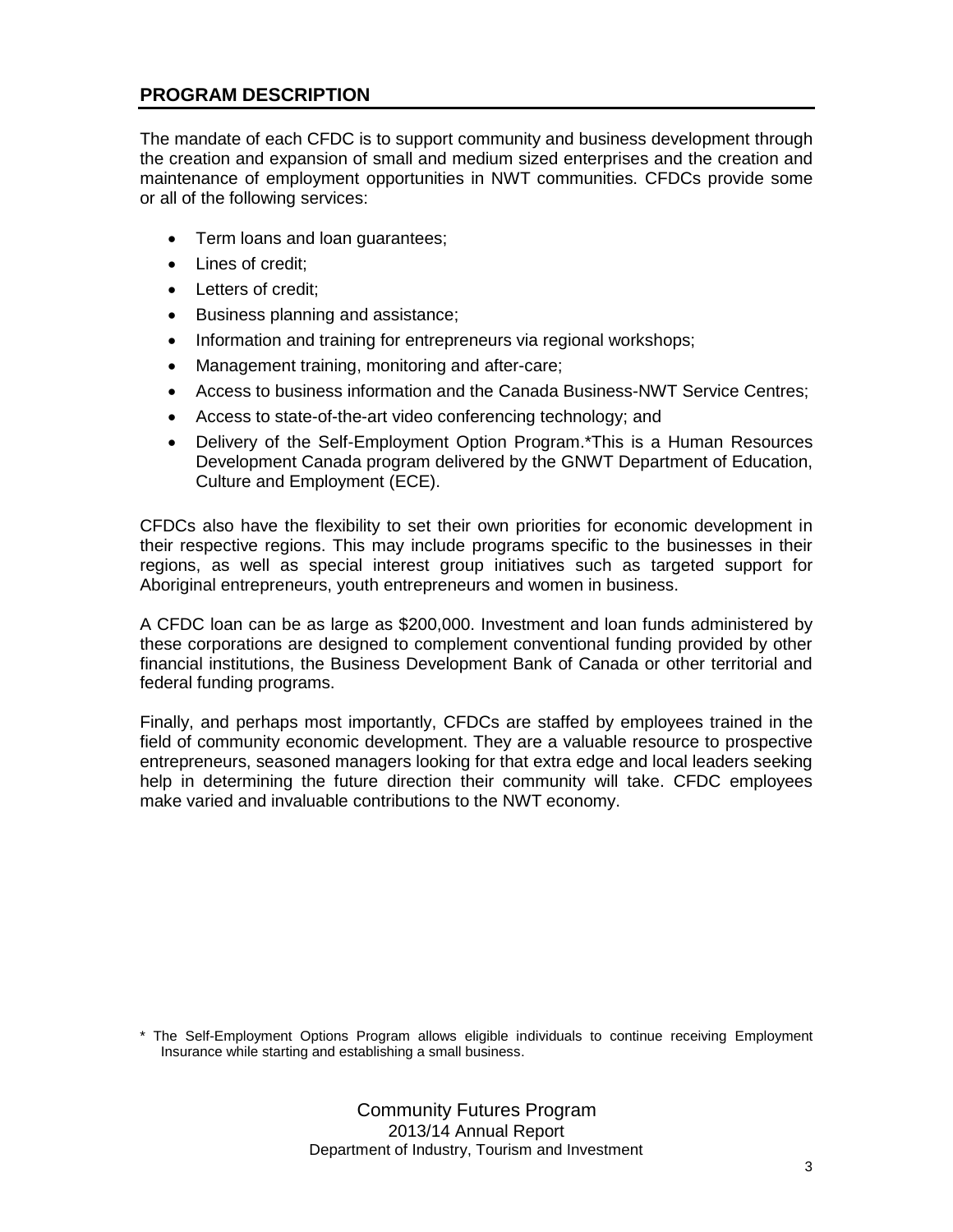#### **PROGRAM BACKGROUND**

The Community Futures Program was established in 1985 by Employment and Immigration Canada, now Employment and Social Development Canada (ESDC), which was responsible for the establishment of CFDCs throughout rural Canada. The program was part of a major effort by the Government of Canada to provide financial assistance in areas experiencing significant hardship due to loss of industry.

In the NWT, the program started in 1987 in response to the closure of the Pine Point mine with the formation of the Hay River and Area Community Futures Society. This is now known as the Southwest Territorial Business Development Corporation. A second program was formed in Inuvik in 1988 following the closure of the military base there and a downturn in oil and gas activity.

In 1994, Human Resources and Skills Development (HRSD) entered into negotiations to transfer the program to regional economic development agencies across Canada. In the NWT, where no federal economic development agency existed, the program was transferred to the GNWT. It is now administered by ITI.

At the time of the transfer, four CFDCs operated in the NWT. The transfer agreement provided annual funding of approximately \$900,000, of which \$819,000 was operational funding for the four CFDCs, with the remainder of the funding used for a community futures consultant.

On April 1, 1999, the Territory of Nunavut was formed. Two of the four CFDCs were located in Nunavut and this resulted in an annual funding decrease for the NWT Community Futures Program budget of approximately \$400,000.

Since 2000, the GNWT has funded the addition of five new community futures organizations. There are now seven CFDCs operating in the NWT and all 33 NWT communities have access to the program. The seven organizations are:

| Akaitcho Business Development Corporation              | <b>ABDC</b>   | Yellowknife   |
|--------------------------------------------------------|---------------|---------------|
| Dogrib Area Community Futures                          | <b>DACF</b>   | Whatì         |
| Dehcho Business Development Centre                     | <b>DBDC</b>   | Fort Simpson  |
| Sahtu Business Development Centre                      | <b>SBDC</b>   | Norman Wells  |
| Southwest Territorial Business Development Corporation | <b>SWTBDC</b> | Hay River     |
| <b>Thebacha Business Development Services</b>          | <b>TBDS</b>   | Fort Smith    |
| Western Arctic Business Development Corporation        | <b>WABDC</b>  | <b>Inuvik</b> |

Despite major challenges — high operating costs, limited operational and capital resources, the isolation of NWT communities and a shortage of qualified workers  $-$ CFDCs in the NWT have been remarkably successful in meeting the needs of small businesses. The GNWT considers them a vital component in the economic development of the territory.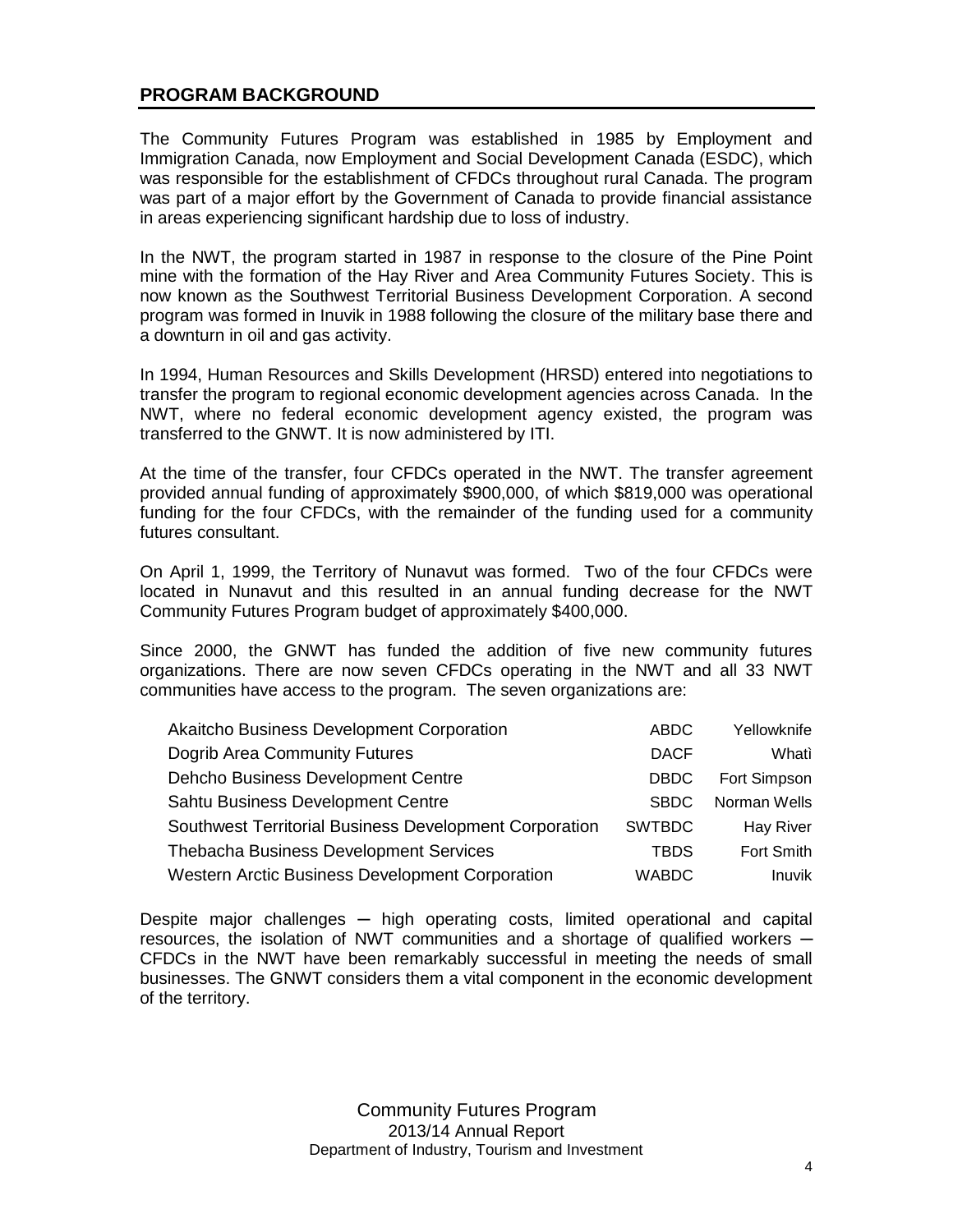#### **LOCAL INVOLVEMENT – Serving the Community**

CFDCs are overseen by a volunteer Board of Directors. The members are drawn from the communities served by the respective corporation. CFDCs expend considerable resources in the training, guidance and assistance of local entrepreneurs and community leaders.

| <b>REGION</b> | <b>CFDC</b>                            | <b>BOARD</b><br><b>MEMBERS</b> | <b>STAFF</b>   | #<br><b>COMMUNITIES</b><br><b>SERVED</b> | <b>POPULATION</b><br>SERVED <sup>1</sup> |
|---------------|----------------------------------------|--------------------------------|----------------|------------------------------------------|------------------------------------------|
| <b>DEHCHO</b> | <b>DEHCHO</b>                          | 8                              | 2              | 6                                        | 2,281                                    |
| <b>INUVIK</b> | <b>WESTERN</b><br><b>ARCTIC</b>        | 7                              | $2^2$          | 8                                        | 6.898                                    |
| <b>NORTH</b>  | <b>AKAITCHO</b>                        | 7                              | 3              | 2 <sup>3</sup>                           | 20,176                                   |
| <b>SLAVE</b>  | <b>DOGRIB</b>                          | 4                              | 0 <sup>4</sup> | $\overline{4}$                           | 2,974                                    |
| <b>SAHTU</b>  | <b>SAHTU</b>                           | $4^5$                          | 2              | 5                                        | 2,560                                    |
| <b>SOUTH</b>  | <b>SOUTHWEST</b><br><b>TERRITORIAL</b> | $2^{6}$                        | 4              | 3                                        | 4,132                                    |
| <b>SLAVE</b>  | <b>THEBACHA</b>                        | 6                              | 2              | 5                                        | 4,174                                    |
| <b>TOTAL</b>  |                                        | 38                             | 12             | 33                                       | 43,195                                   |

#### **Board Member and Staffing Contingents**

Thirty-eight (38), of a possible forty-two (42) board members were actively involved with CFDCs in 2013/14.

#### **Notes from table:**

- 1 Population statistics are drawn from the Annual Population Estimates, NWT Bureau of Statistics. Numbers listed do not include communities with a population of 50 or less or unorganized areas.
- 2 Western Arctic: Loans officer position was filled on June 10th 2013.
- 3 Akaitcho: This Community Futures Development Corporation actually serves three communities. However, N'dilo is not listed separately from Yellowknife by the NWT Bureau of Statistics for the purposes of the population estimates (see also Page 11).
- 4 Dogrib: Staff positions were vacant as of March 31, 2013.
- 5 Sahtu: Three board positions were vacant as of March 31, 2013.
- 6 Southwest Territorial: One board position vacant as of Mach 31, 2013.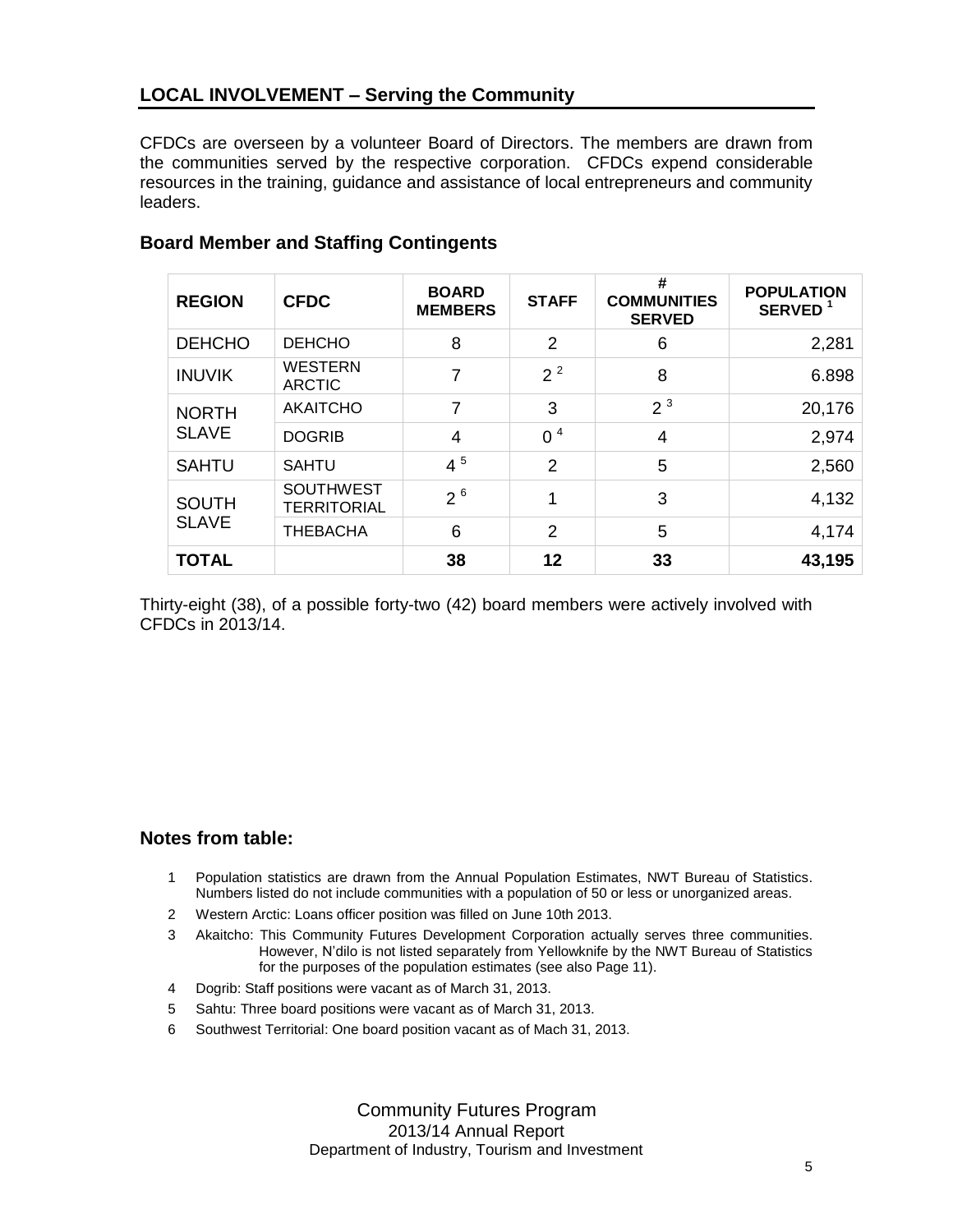#### **LOAN ACTIVITY – Number and Value of Loans Approved**

Economic development is a dynamic and evolving field of work. Demand for loan financing varies and not all loan applications are approved. All lenders, including those at CFDCs, must exercise prudent decision-making and good judgement.

| <b>REGION</b>      | <b>CFDC</b>           | 2013/14 | 2012/13  |
|--------------------|-----------------------|---------|----------|
| <b>DEHCHO</b>      | <b>DEHCHO</b>         | 19      | 28       |
| <b>INUVIK</b>      | <b>WESTERN ARCTIC</b> | 7       | 43       |
| <b>NORTH SLAVE</b> | <b>AKAITCHO</b>       | 6       | 14       |
|                    | <b>DOGRIB</b>         | 0       | $\Omega$ |
| <b>SAHTU</b>       | <b>SAHTU</b>          | 37      | 16       |
| <b>SOUTH SLAVE</b> | SOUTHWEST TERRITORIAL | 4       | 10       |
|                    | <b>THEBACHA</b>       | 6       | 11       |
| <b>TOTAL</b>       |                       | 79      | 122      |

#### **Number of Loans Approved**

#### **Value of Loans Approved**

| <b>REGION</b>      | <b>CFDC</b>           | 2013/14         |               | 2012/13   |
|--------------------|-----------------------|-----------------|---------------|-----------|
| <b>DEHCHO</b>      | <b>DEHCHO</b>         | \$<br>1,006,092 | $\frac{1}{2}$ | 949,234   |
| <b>INUVIK</b>      | <b>WESTERN ARCTIC</b> | 539,930         |               | 1,309,043 |
| <b>NORTH SLAVE</b> | <b>AKAITCHO</b>       | 400,000         |               | 689,000   |
|                    | <b>DOGRIB</b>         | 0               |               | 0         |
| <b>SAHTU</b>       | <b>SAHTU</b>          | 598,000         |               | 1,004,659 |
| <b>SOUTH SLAVE</b> | SOUTHWEST TERRITORIAL | 407,000         |               | 534,000   |
|                    | <b>THEBACHA</b>       | 469,000         |               | 519,580   |
| <b>TOTAL</b>       |                       | \$<br>3,420,022 | \$            | 5,005,516 |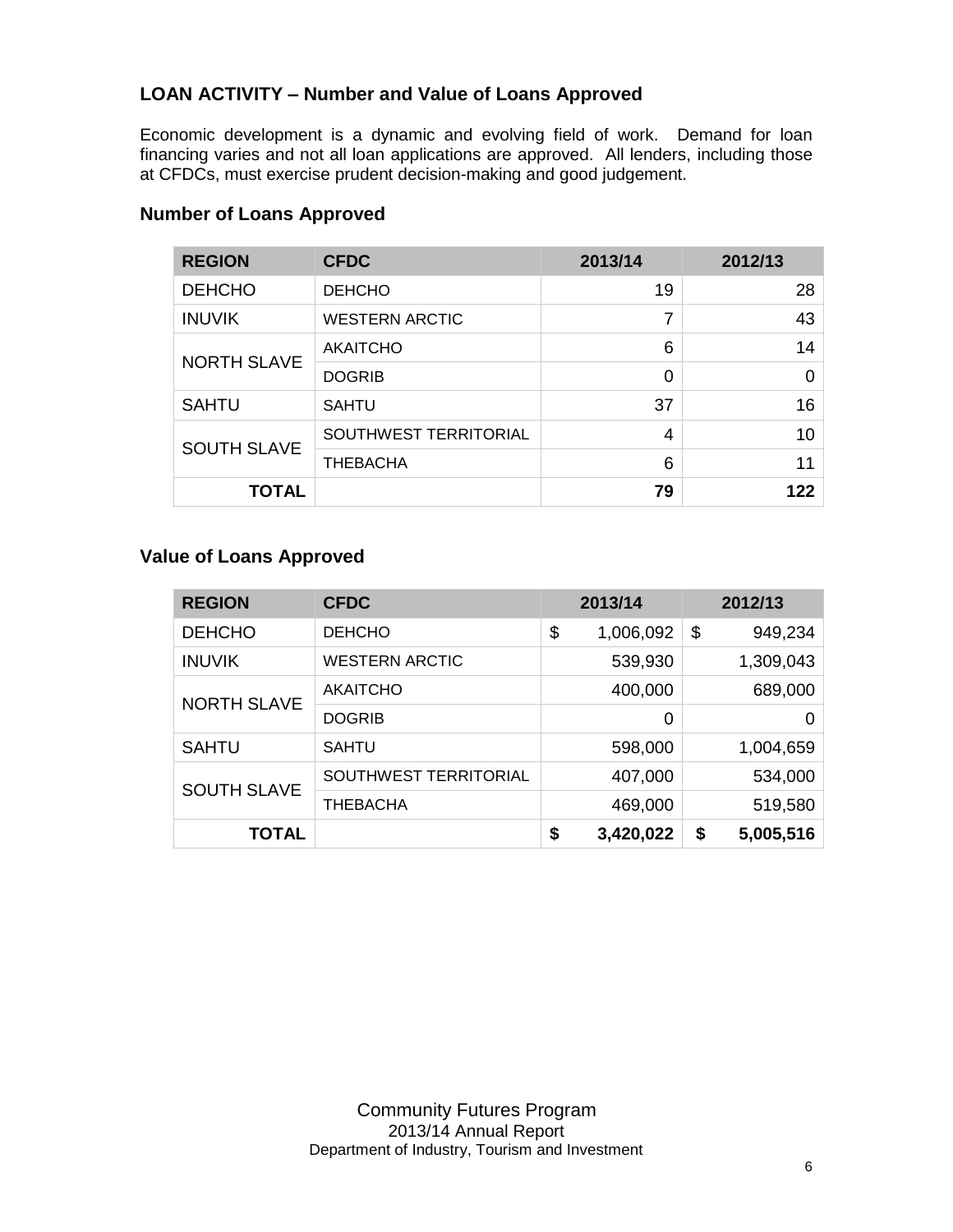#### **LOAN ACTIVITY – Some Comparatives**

In 2013/14, the seven NWT CFDCs made 79 loans with a disbursement value of \$3.42 million. The table below shows how these numbers compare to the rest of Canada (excluding Québec and Yukon).

| 2013/14    | Average # of loans per operating<br><b>CFDC</b> | Average value of loans per<br>operating CFDC |  |  |
|------------|-------------------------------------------------|----------------------------------------------|--|--|
| <b>NWT</b> | 11.29                                           | 488,575                                      |  |  |
| Canada     | 20.03                                           | 1,011,056                                    |  |  |

| 2013/14    | Average # of loans per capita<br>(by '000 people) | Average value of loans per capita<br>(by '000 people) |
|------------|---------------------------------------------------|-------------------------------------------------------|
| <b>NWT</b> | 1.83                                              | 79.176                                                |
| Canada     | 0.40                                              | 20,547                                                |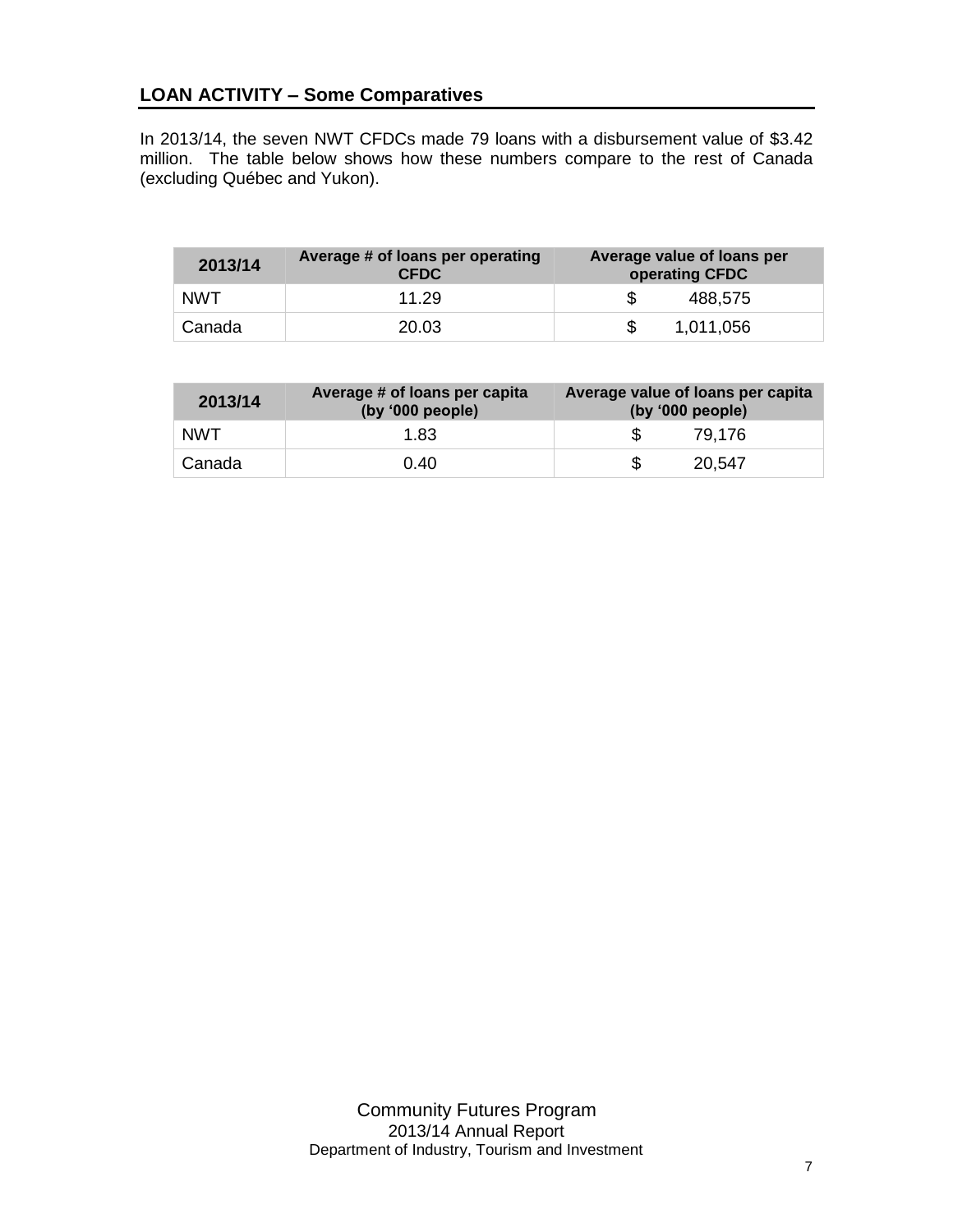#### **IMPACT ON COMMUNITIES – Loan Activity by Community Level**

One objective of the Community Futures Program is to encourage increased business development in rural and remote communities. It does this by providing small business loans to small and medium sized enterprises. These funds may also be used to leverage other financing. The current and cumulative impacts of the CFDCs in the NWT are as substantial as they are positive.

ITI policy classifies the economic activity and potential of NWT communities into two levels:

#### Level 1 Communities

- **These are the most developed communities in the NWT and are characterized by** well-developed community business infrastructure and air/road transportation links.
- **Includes the communities of Fort Smith, Hay River, Inuvik and Yellowknife.**

#### Level 2 Communities

- These are communities with less-developed business infrastructure and air/road transportation links.
- **Includes all NWT communities not listed as Level 1.**

#### **Loan Activity by Community Level (by fiscal year)**

|                | <b>CFDC</b>                            | 2013/14        |                    |                | 2012/13            |    |
|----------------|----------------------------------------|----------------|--------------------|----------------|--------------------|----|
|                |                                        |                | <b>Total Value</b> | #              | <b>Total Value</b> | #  |
| <b>LEVEL1</b>  | <b>AKAITCHO</b>                        | $\mathfrak{L}$ | 400,000            | 6              | \$<br>644,000      | 13 |
|                | <b>SOUTHWEST</b><br><b>TERRITORIAL</b> |                | 357,000            | 3              | 534,000            | 10 |
|                | THEBACHA                               |                | 469,000            | 6              | 459,580            | 10 |
|                | <b>WESTERN</b><br><b>ARCTIC</b>        |                | 439,930            | 6              | 1,284,043          | 42 |
| <b>TOTAL</b>   |                                        | \$             | 1,665,930          | 21             | \$<br>2,924,623    | 75 |
|                |                                        |                |                    |                |                    |    |
| <b>LEVEL 2</b> | <b>AKAITCHO</b>                        | \$             | 0                  | 0              | \$45,000           | 1  |
|                | <b>DEHCHO</b>                          |                | 1,006,092          | 19             | 949,234            | 28 |
|                | <b>DOGRIB</b>                          |                | $\overline{0}$     | 0              | 0                  | 0  |
|                | <b>SAHTU</b>                           |                | 598,000            | 37             | 1,004,659          | 16 |
|                | THEBACHA                               |                | $\Omega$           | $\overline{0}$ | 60,000             | 1  |
|                | <b>WESTERN</b><br><b>ARCTIC</b>        |                | 100,000            | 1              | 25,000             | 1  |
|                | <b>SOUTHWEST</b><br><b>TERRITORIAL</b> |                | 50,000             | 1              | 0                  | 0  |
| <b>TOTAL</b>   |                                        | \$             | 1,754,092          | 58             | \$<br>2,083,893    | 47 |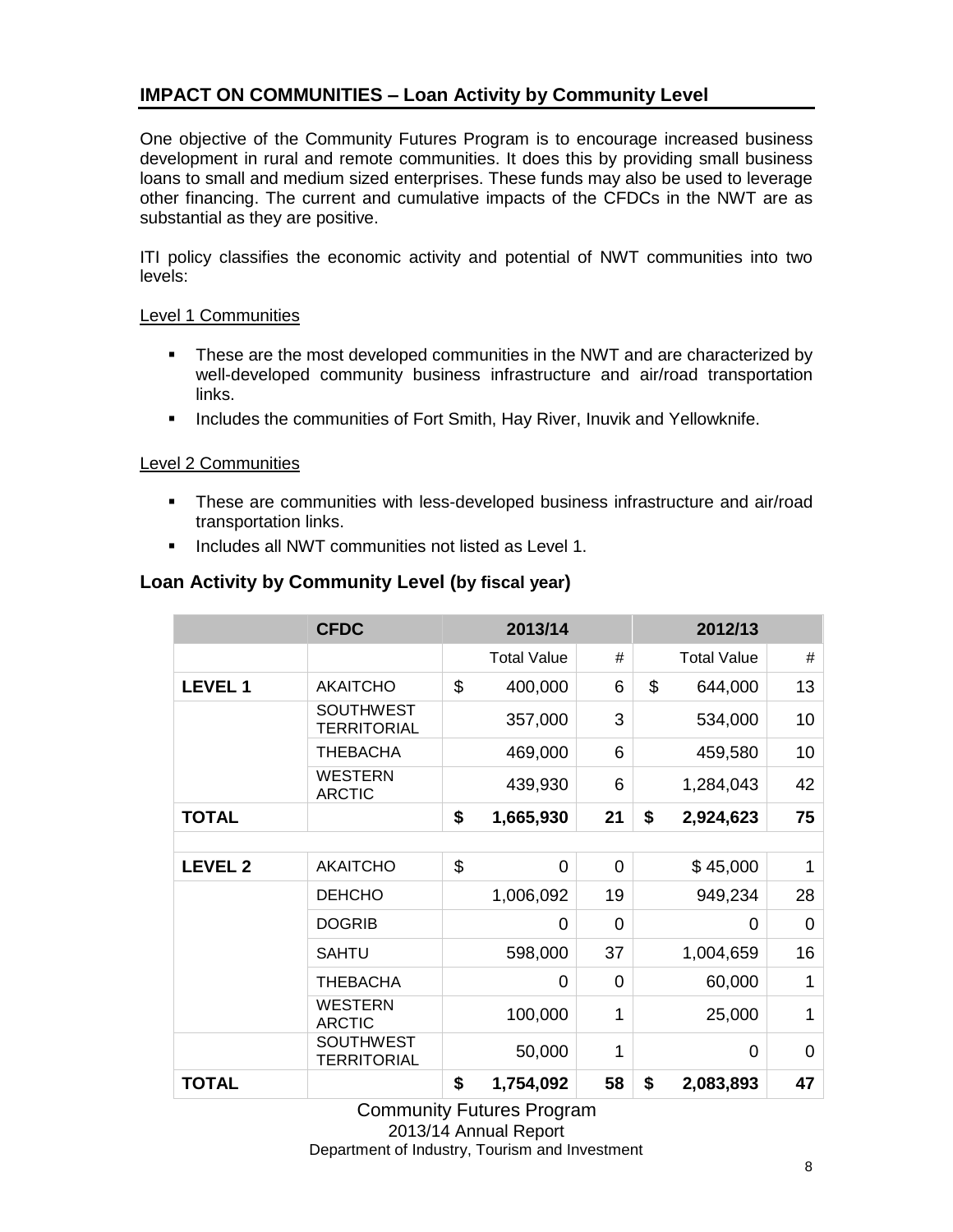#### **IMPACT ON COMMUNITIES – Jobs Created by Region**

CFDCs in the NWT assist with the creation and maintenance of many jobs every year. CFDCs created and/or maintained some 166 full-time and 108 part-time jobs in the NWT during 2013/14.

| <b>REGION</b>      | <b>CFDC</b>                            | <b>FULL-TIME JOBS</b><br><b>CREATED</b> | <b>FULL-TIME JOBS</b><br><b>MAINTAINED</b> |
|--------------------|----------------------------------------|-----------------------------------------|--------------------------------------------|
| <b>DEHCHO</b>      | <b>DEHCHO</b>                          | 1                                       | 20                                         |
| <b>INUVIK</b>      | <b>WESTERN ARCTIC</b>                  | 17                                      | 12                                         |
|                    | <b>AKAITCHO</b>                        | $\overline{2}$                          | 40                                         |
| <b>NORTH SLAVE</b> | <b>DOGRIB</b>                          | 0                                       | 0                                          |
| <b>SAHTU</b>       | <b>SAHTU</b>                           | 26                                      | 16                                         |
| SOUTH SLAVE        | <b>SOUTHWEST</b><br><b>TERRITORIAL</b> | $\overline{2}$                          |                                            |
|                    | <b>THEBACHA</b>                        | 3                                       | 26                                         |
| <b>TOTAL</b>       |                                        | 51                                      | 115                                        |

#### **Number of Full-time Jobs Created and Maintained (2013/14)**

#### **Number of Part-time Jobs Created and Maintained (2013/14)**

| <b>REGION</b>      | <b>CFDC</b>                     | <b>PART-TIME JOBS</b><br><b>CREATED</b> | <b>PART-TIME JOBS</b><br><b>MAINTAINED</b> |
|--------------------|---------------------------------|-----------------------------------------|--------------------------------------------|
| <b>DEHCHO</b>      | <b>DEHCHO</b>                   | 11                                      | 18                                         |
| <b>INUVIK</b>      | <b>WESTERN ARCTIC</b>           | 24                                      | 34                                         |
|                    | <b>AKAITCHO</b>                 | 5                                       | 0                                          |
| <b>NORTH SLAVE</b> | <b>DOGRIB</b>                   | 0                                       | ი                                          |
| <b>SAHTU</b>       | <b>SAHTU</b>                    | 4                                       |                                            |
| <b>SOUTH SLAVE</b> | <b>SOUTHWEST</b><br>TERRITORIAL | 0                                       | 4                                          |
|                    | <b>THEBACHA</b>                 | 4                                       | 4                                          |
| <b>TOTAL</b>       |                                 | 48                                      | 60                                         |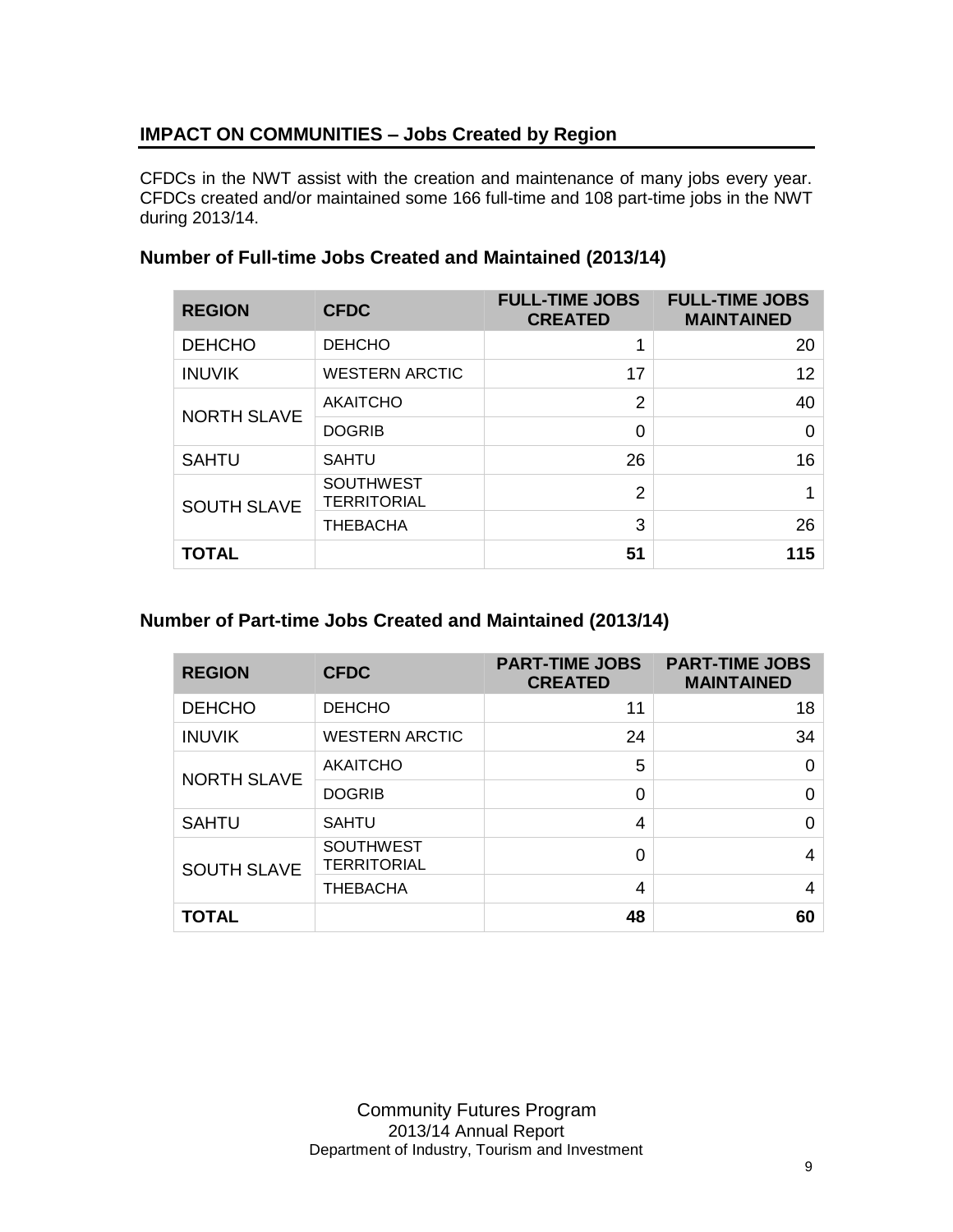#### **ITI FUNDING**

The following figures refer to ITI funding provided to CFDCs for fiscal years 2012/13 and 2013/14.

### **REGION CFDC 2013/14 2012/13** DEHCHO DEHCHO \\$ 311,630 \\$ 311,630 INUVIK WESTERN ARCTIC 239,270 239,270 NORTH SLAVE AKAITCHO 263,920 263,920 DOGRIB 0 0 SAHTU SAHTU 333,000 333,000 SOUTH SLAVE SOUTHWEST TERRITORIAL 0 0 THEBACHA 174,660 174,660 **TOTAL \$ 1,322,480 \$ 1,322,480**

## **Total Funding Provided to CFDC by ITI**

#### **Funding Provided to CFDC – Operational**

(Contribution agreement and other contract based funding)

| <b>REGION</b>      | <b>CFDC</b>           | 2013/14       | 2012/13       |
|--------------------|-----------------------|---------------|---------------|
| <b>DEHCHO</b>      | <b>DEHCHO</b>         | \$<br>203,630 | \$<br>203,630 |
| <b>INUVIK</b>      | <b>WESTERN ARCTIC</b> | 239,270       | 239,270       |
|                    | <b>AKAITCHO</b>       | 155,420       | 155,420       |
| <b>NORTH SLAVE</b> | <b>DOGRIB</b>         | 0             | 0             |
| <b>SAHTU</b>       | <b>SAHTU</b>          | 213,000       | 213,000       |
| <b>SOUTH SLAVE</b> | SOUTHWEST TERRITORIAL | 0             |               |
|                    | <b>THEBACHA</b>       | 174,660       | 174,660       |
| <b>TOTAL</b>       |                       | \$<br>985,980 | \$<br>985,980 |

#### **Funding Provided to CFDC – Economic Development Officer**

(Community Transfer Initiatives)

| <b>REGION</b>      | <b>CFDC</b>     | 2013/14       | 2012/13 |         |
|--------------------|-----------------|---------------|---------|---------|
| <b>DEHCHO</b>      | <b>DEHCHO</b>   | \$<br>108,000 | \$      | 108,000 |
| <b>NORTH SLAVE</b> | <b>AKAITCHO</b> | 108,500       |         | 108,500 |
| <b>SAHTU</b>       | <b>SAHTU</b>    | 120,000       |         | 120,000 |
| <b>TOTAL</b>       |                 | \$<br>336,500 | \$      | 336,500 |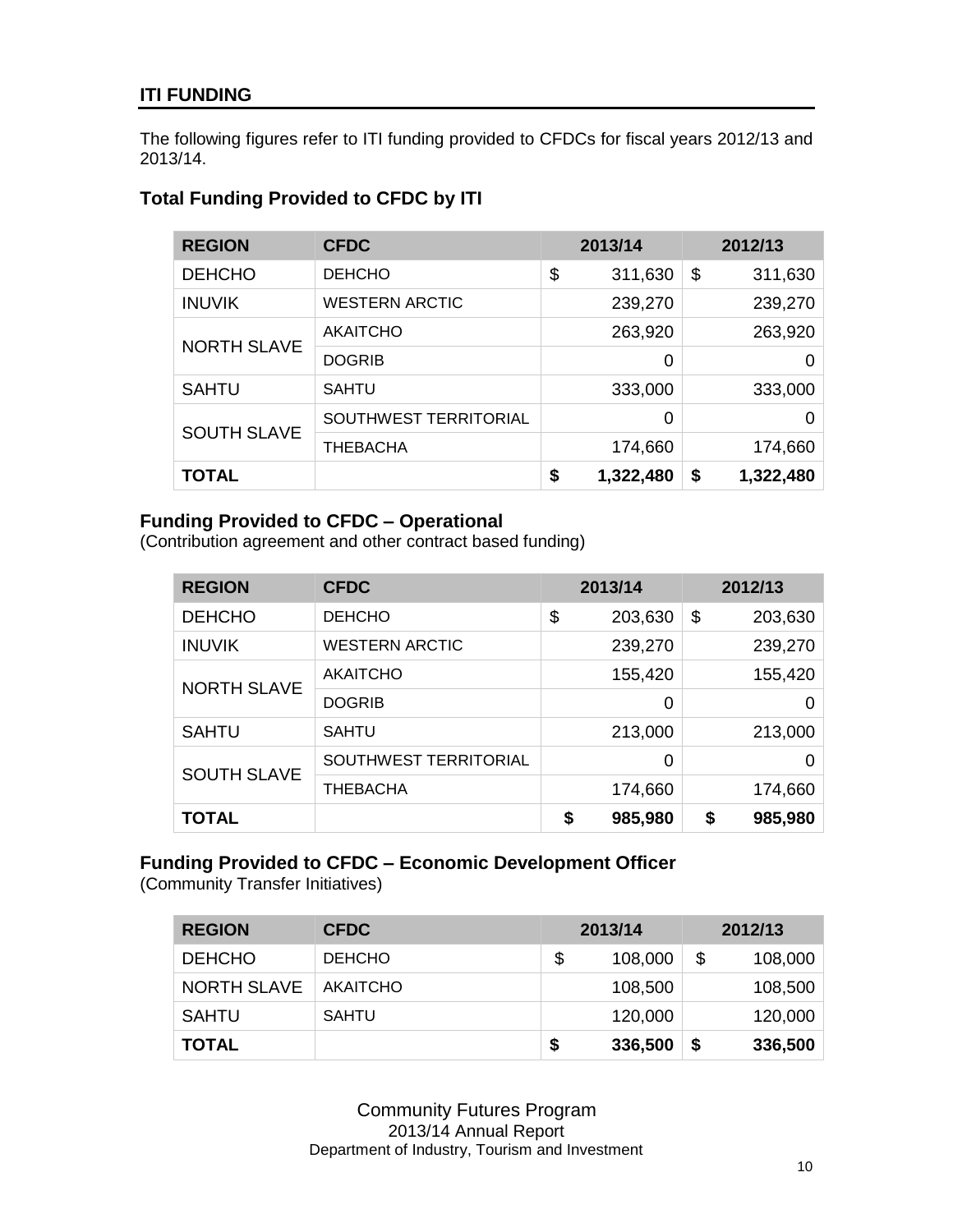#### **AKAITCHO BUSINESS DEVELOPMENT CORPORATION**

PO Box 427, Yellowknife, NT X1A 2N3 Tel: (867) 920-2502 Fax: (867) 920-0363 E-mail: [akaitcho@akaitchobdc.com,](mailto:akaitcho@akaitchobdc.com) [rstarnau@akaitchobdc.com](mailto:rstarnau@akaitchobdc.com)

| <b>Communities Served</b>         | Yellowknife, N'dilo and Dettah                                                                                                                                                                                                                                                                           |                                                                                                                                                        |
|-----------------------------------|----------------------------------------------------------------------------------------------------------------------------------------------------------------------------------------------------------------------------------------------------------------------------------------------------------|--------------------------------------------------------------------------------------------------------------------------------------------------------|
| <b>Population of Service Area</b> | 20,176 (July 1 <sup>st</sup> 2014, Annual Population Estimates,<br><b>NWT Bureau of Statistics)</b>                                                                                                                                                                                                      |                                                                                                                                                        |
| <b>Services Provided</b>          | <b>Commercial lending</b><br>Business information and skills development<br><b>Business Seminars</b><br>Small business counselling<br>Monitoring and aftercare services<br>Assistance with writing business plans<br>Assistance with applications to funding agencies<br>Self-employment options program |                                                                                                                                                        |
| <b>Staff</b>                      | Raymond St. Arnaud<br>Margaret Pawluk<br>Vacant                                                                                                                                                                                                                                                          | <b>General Manager</b><br><b>Senior Business Analyst</b><br><b>Business Analyst</b>                                                                    |
| Incorporated                      | Not-for-profit corporation, Canada Business<br><b>Corporations Act</b><br>Designated as an Aboriginal financial institution by the<br>Government of Canada                                                                                                                                               |                                                                                                                                                        |
| <b>Board</b>                      | Seven member volunteer board                                                                                                                                                                                                                                                                             |                                                                                                                                                        |
|                                   | Chair:<br>Secretary-Treasurer:<br>Directors:                                                                                                                                                                                                                                                             | <b>Darrell Beaulieu</b><br><b>Shirley Tsetta</b><br>Jonas Sangris<br>Roy Erasmus Jr.<br>John Hazenberg<br><b>Steve Meister</b><br><b>Patrick Doyle</b> |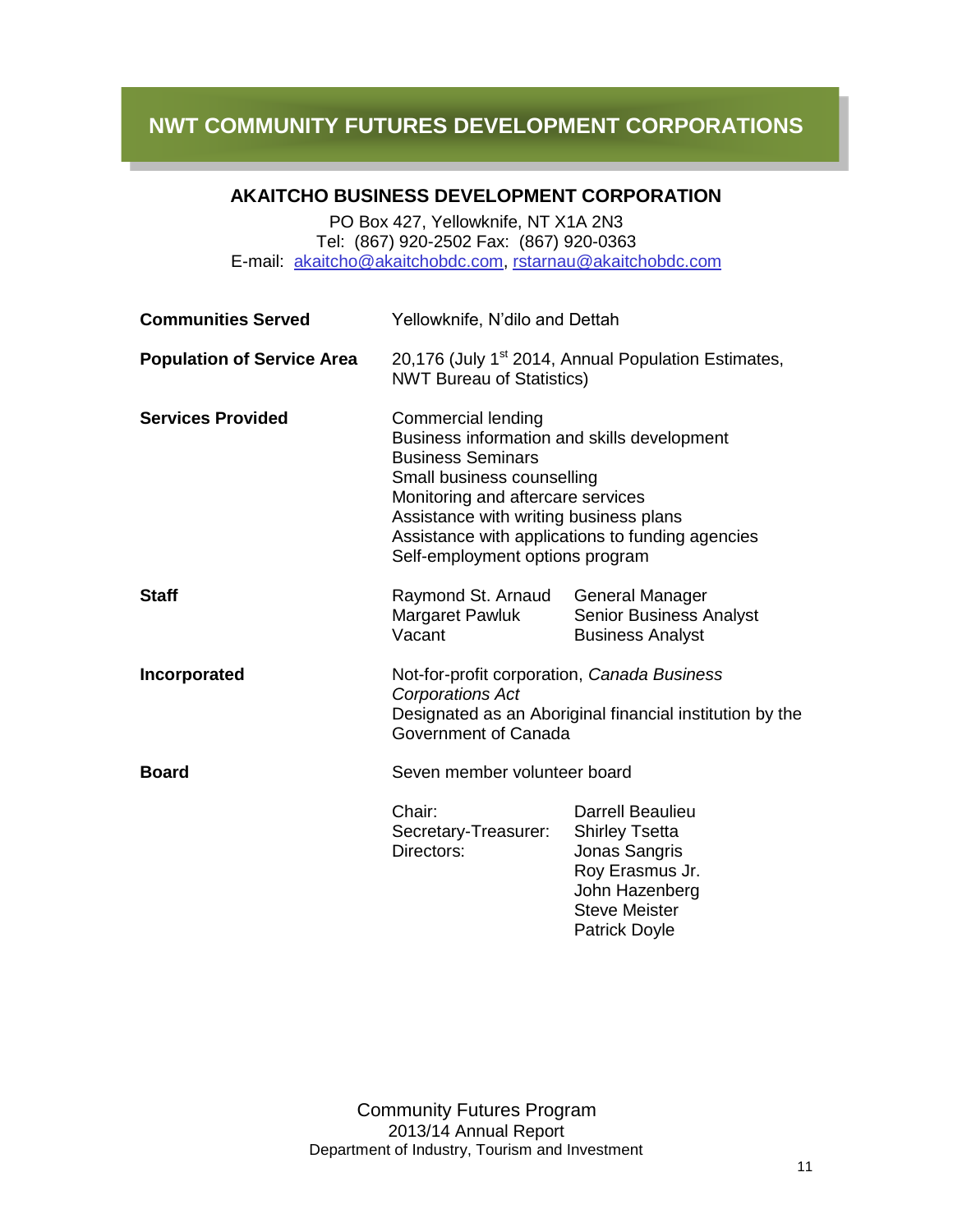l

#### **DEHCHO BUSINESS DEVELOPMENT CENTRE**

PO Box 240, Fort Simpson, NT X0E 0N0 Tel: (867) 695-2441 Fax: (867) 695-2052 E-mail: [toddn@northwestel.net](mailto:cjtodd@cancom.net)

| <b>Communities Served</b>         | Fort Simpson, Fort Liard, Jean Marie River, Nahanni<br>Butte, Wrigley and Trout Lake                                                                |                                                                                                                                                                         |
|-----------------------------------|-----------------------------------------------------------------------------------------------------------------------------------------------------|-------------------------------------------------------------------------------------------------------------------------------------------------------------------------|
| <b>Population of Service Area</b> | 2,281 (July 1 <sup>st</sup> 2014, Annual Population Estimates,<br><b>NWT Bureau of Statistics)</b>                                                  |                                                                                                                                                                         |
| <b>Services Provided</b>          | Commercial lending<br>General business assistance<br>Small business resource centre<br>Video conferencing                                           |                                                                                                                                                                         |
| <b>Staff</b>                      | <b>Todd Noseworthy</b><br>Sean Whelly                                                                                                               | <b>General Manager</b><br><b>Business Development Officer</b>                                                                                                           |
| Incorporated                      | Not-for-profit corporation, Canada Business<br>Corporations Act<br>Designated as an Aboriginal financial institution by the<br>Government of Canada |                                                                                                                                                                         |
| <b>Board</b>                      | Eight member volunteer board                                                                                                                        |                                                                                                                                                                         |
|                                   | Chair:<br>Vice-Chair:<br>Secretary-Treasurer:<br>Directors:                                                                                         | Ron McCagg*<br><b>Larry Campbell</b><br>Shadab Khan<br><b>Dennis Deneron</b><br><b>Pauline Simba</b><br><b>Jarvis Tsetso</b><br>Yvonne Norwegian<br><b>Albert Moses</b> |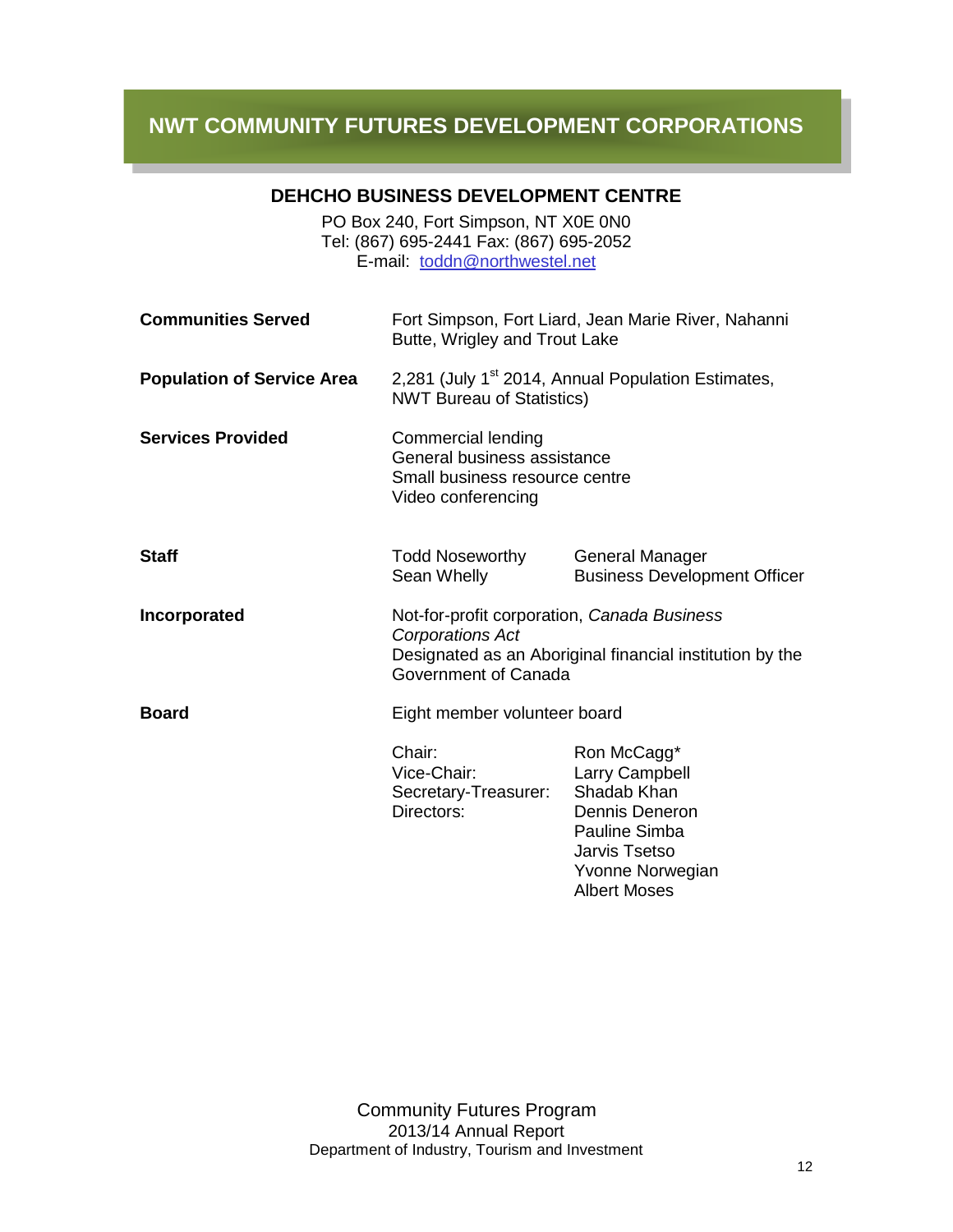l

#### **DOGRIB AREA COMMUNITY FUTURES**

PO Box 92, Whatì, NT X0E 1P0 Tel: (867) 573-3140, Fax: (867) 573-3142

| <b>Communities Served</b>         | Behchokò, Whatì, Gamètì and Wekweèti                                                                                                    |                                                                |
|-----------------------------------|-----------------------------------------------------------------------------------------------------------------------------------------|----------------------------------------------------------------|
| <b>Population of Service Area</b> | 2,974 (July 1 <sup>st</sup> , 2014 Annual Population Estimates,<br><b>NWT Bureau of Statistics)</b>                                     |                                                                |
| <b>Services Provided</b>          | Commercial lending<br>Canada business-NWT access site                                                                                   |                                                                |
| <b>Staff</b>                      | Vacant                                                                                                                                  | General Manager                                                |
| Incorporated                      | Society, Societies Act of the Northwest Territories<br>Designated as an Aboriginal financial institution by the<br>Government of Canada |                                                                |
| <b>Board</b>                      | Four member volunteer board                                                                                                             |                                                                |
|                                   | Chair:<br>Directors:                                                                                                                    | Luke Grosco<br>David Wedawin<br>Nora Simpson<br>George Nitsiza |

\* Notice: In fiscal 2010/11 and continuing through 2013/14, the Dogrib Area Community Futures (DACF) began a reorganization process. The DACF can be contacted via the Industry, Tourism and Investment office in Behchokò. Please address correspondence to:

> Mr. Luke Grosco Dogrib Area Community Futures PO Box 70 Behchokö, NT X0E 0Y0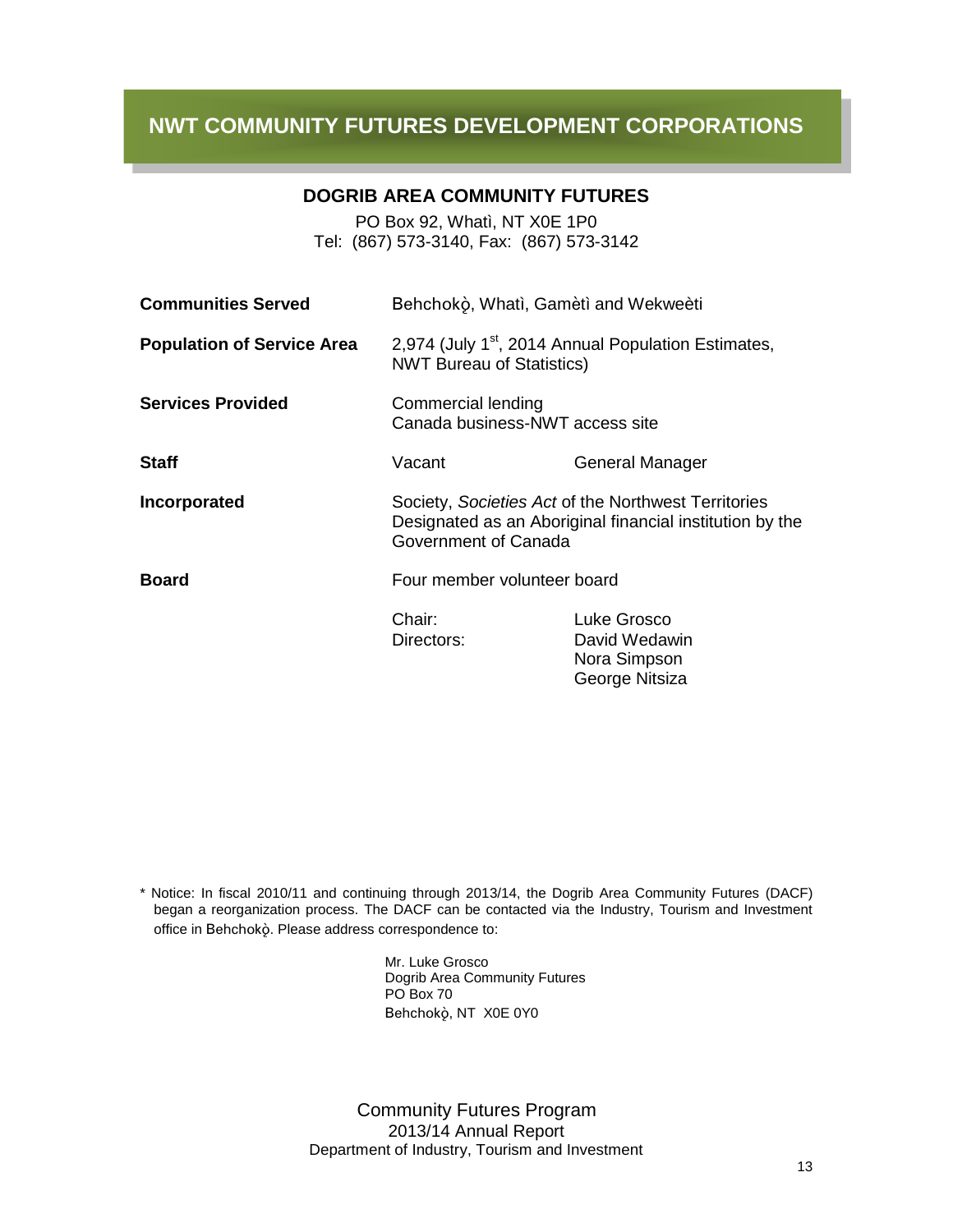l

#### **SAHTU BUSINESS DEVELOPMENT CENTRE**

PO Box 307, Norman Wells, NT X0E 0V0 Tel: (867) 587-2016 Fax: (867) 587-2407 E-mail: [exec.dir.sbdc@theedgenw.ca](mailto:exec.dir.sbdc@theedgenw.ca)

| <b>Communities Served</b>         | Norman Wells, Tulit'a, Déljne, Colville Lake and Fort<br>Good Hope                                                                                         |                                                                                                         |
|-----------------------------------|------------------------------------------------------------------------------------------------------------------------------------------------------------|---------------------------------------------------------------------------------------------------------|
| <b>Population of Service Area</b> | 2,560 (July 1 <sup>st</sup> 2014, Annual Population Estimates,<br><b>NWT Bureau of Statistics)</b>                                                         |                                                                                                         |
| <b>Services Provided</b>          | Commercial lending<br>General business assistance<br>Small business resource centre<br>Video conferencing                                                  |                                                                                                         |
| <b>Staff</b>                      | <b>Gregor Harold McGregor</b><br><b>Nicky Richards</b>                                                                                                     | <b>Executive Director</b><br>Economic<br>Development Officer                                            |
| Incorporated                      | Not-for-profit corporation, Canada Business<br><b>Corporations Act</b><br>Designated as an Aboriginal financial institution by the<br>Government of Canada |                                                                                                         |
| <b>Board</b>                      | Seven member volunteer board                                                                                                                               |                                                                                                         |
|                                   | Chair:<br>Secretary/Treasurer:<br>Directors:                                                                                                               | Tanya McCauley<br>Vacant<br><b>Trudy Kochon</b><br>Sally-Ann Horassi<br>David Codzi<br>Vacant<br>Vacant |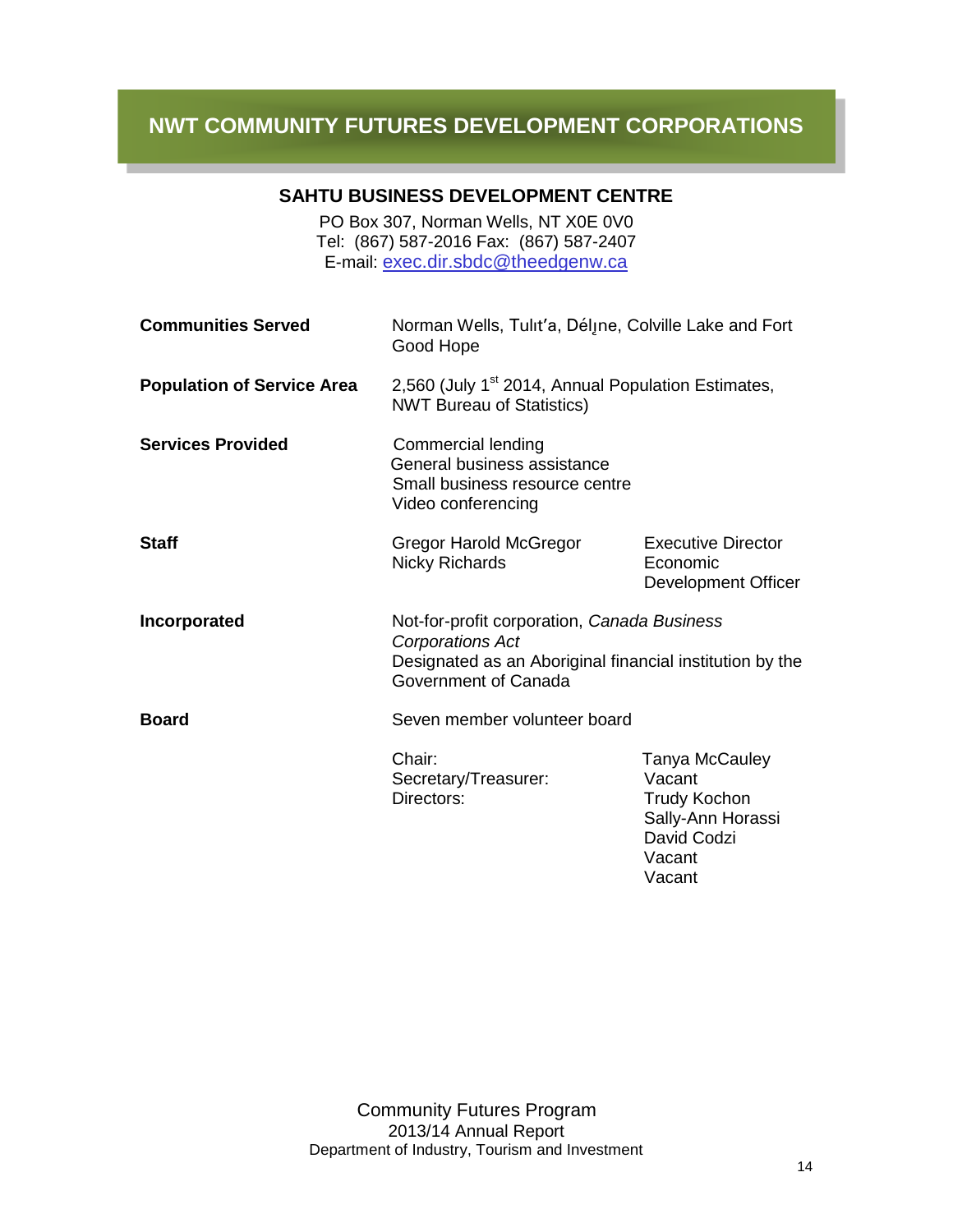#### **SOUTHWEST TERRITORIAL BUSINESS DEVELOPMENT CORPORATION**

l

Suite #7, 6 Courtoreille St., Hay River, NT X0E 1G2 Tel: (867) 874-2510 Fax: (867) 874-3255 E-mail: [swtbdc@northwestel.net](mailto:swtbdc@northwestel.net)

| <b>Communities Served</b>         | Hay River, Enterprise and Kátlodééche First Nation<br>(Hay River Reserve)                           |                                           |
|-----------------------------------|-----------------------------------------------------------------------------------------------------|-------------------------------------------|
| <b>Population of Service Area</b> | 4,132 (July 1 <sup>st</sup> , 2014 Annual Population Estimates,<br><b>NWT Bureau of Statistics)</b> |                                           |
| <b>Services Provided</b>          | Commercial lending<br>Canada business-NWT access site                                               |                                           |
| <b>Staff</b>                      | Jeff Griffiths                                                                                      | <b>General Manager</b>                    |
| Incorporated                      | Not-for-profit corporation, Canada Business<br><b>Corporations Act</b>                              |                                           |
| <b>Board</b>                      | Three member volunteer board                                                                        |                                           |
|                                   | Chair:<br>Directors:                                                                                | Sharon Dragon<br>Gary Viziowski<br>Vacant |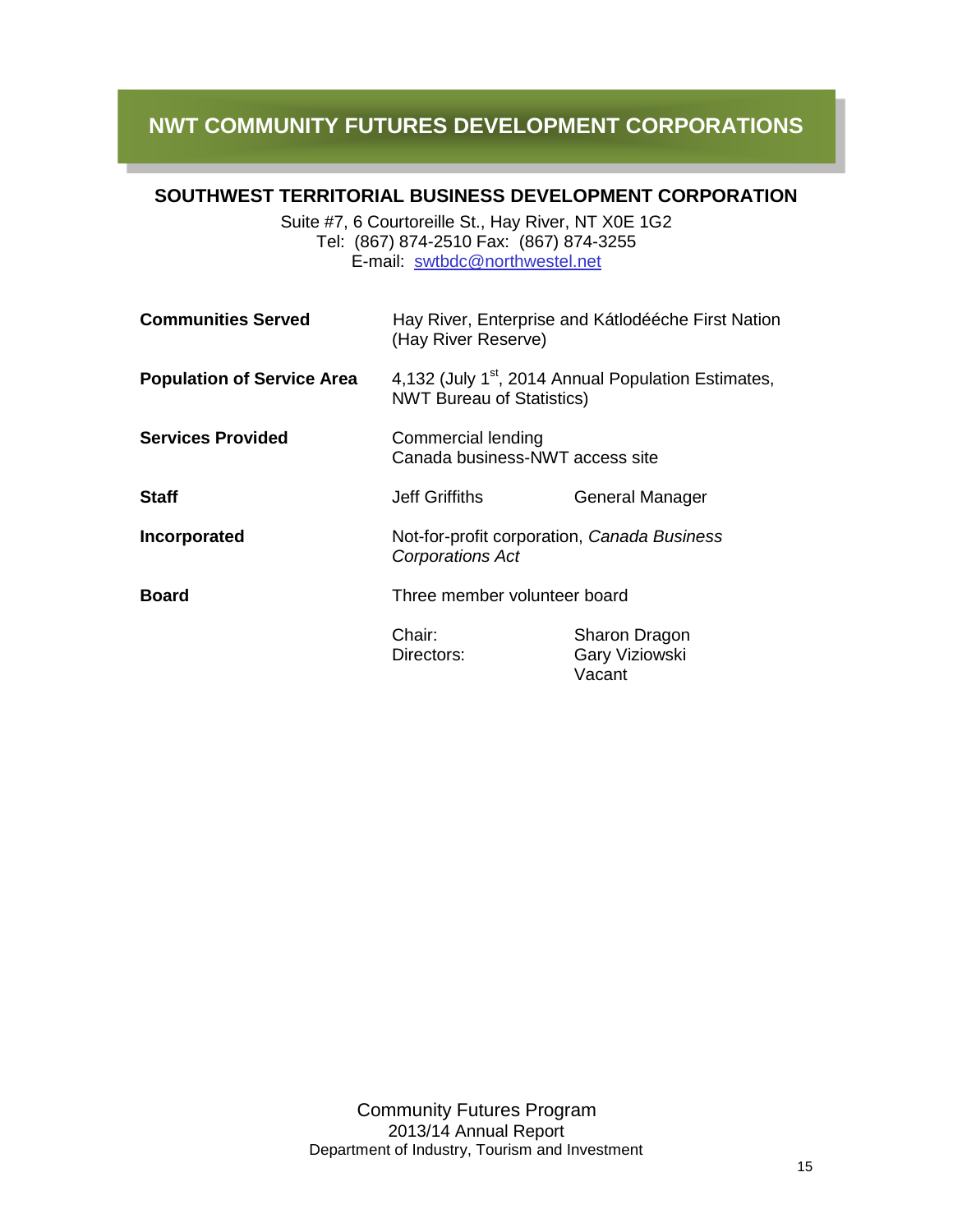l

#### **THEBACHA BUSINESS DEVELOPMENT SERVICES**

PO Box 25, Fort Smith, NT X0E 0P0 Tel: (867) 872-2795 Fax: (867) 872-2824 E-mail: [tbds\\_manager@northwestel.net](mailto:tbds_manager@northwestel.net)

| <b>Communities Served</b>         | Fort Smith, Łutselk'e, Fort Resolution, Fort Providence<br>and Kakisa                                         |                                                                                                                                    |
|-----------------------------------|---------------------------------------------------------------------------------------------------------------|------------------------------------------------------------------------------------------------------------------------------------|
| <b>Population of Service Area</b> | 4,174 (July 1 <sup>st</sup> , 2014 Annual Population Estimates,<br><b>NWT Bureau of Statistics)</b>           |                                                                                                                                    |
| <b>Services Provided</b>          | Commercial lending<br>Small business resource centre<br>Video conferencing<br>Self-employment options program |                                                                                                                                    |
| <b>Staff</b>                      | Linda Martin<br>Pamela Leguerrier*                                                                            | <b>General Manager</b><br><b>Administrative Assistant</b>                                                                          |
| Incorporated                      | Not-for-profit corporation, Canada Business<br><b>Corporations Act</b>                                        |                                                                                                                                    |
| <b>Board</b>                      | Six member volunteer board                                                                                    |                                                                                                                                    |
|                                   | Chair:<br>Directors:                                                                                          | <b>Tom Lockhart</b><br>Jeannie-Marie Jewell<br>Earl Jacobson<br><b>Arthur Beck</b><br>George Kurszewski<br><b>Stephen Cuthbert</b> |

\*Note: Casual Administrative Assistant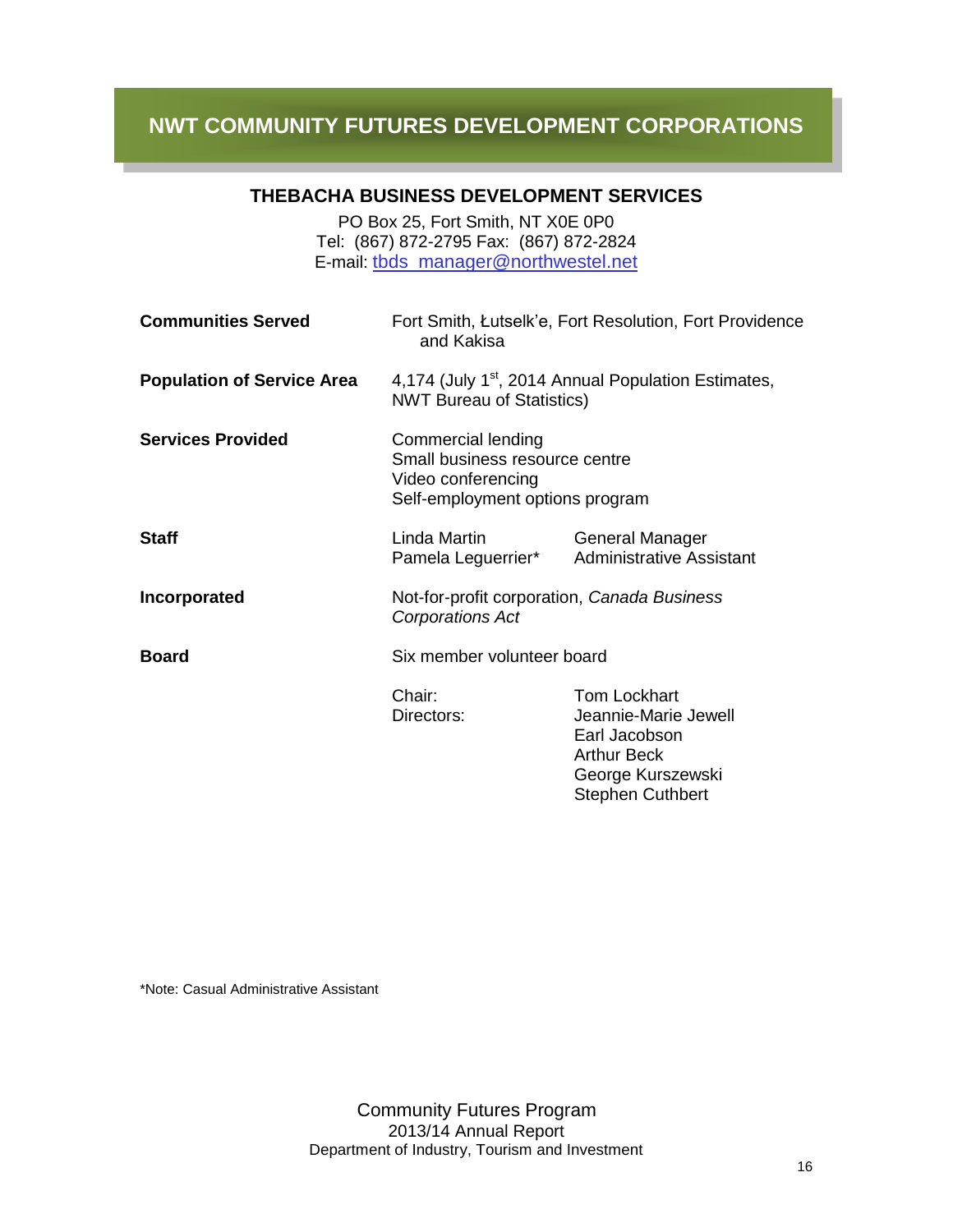l

#### **WESTERN ARCTIC BUSINESS DEVELOPMENT CORPORATION**

Suite 204, 125 Mackenzie Road, PO Box 2360 Inuvik, NT X0E 0T0 Tel: (867) 777-2836 Fax: (867) 777-3470, 1-800-244-1203 E-mail: [generalmanager@northwestel.net](mailto:generalmanager@northwestel.net)

| <b>Communities Served</b>         |                                                                                                                                                                                                                                                                                                     | Inuvik, Tuktoyaktuk, Aklavik, Fort McPherson,<br>Paulatuk, Ulukhaktok, Sachs Harbour and Tsiigehtchic                                                                                      |
|-----------------------------------|-----------------------------------------------------------------------------------------------------------------------------------------------------------------------------------------------------------------------------------------------------------------------------------------------------|--------------------------------------------------------------------------------------------------------------------------------------------------------------------------------------------|
| <b>Population of Service Area</b> | <b>NWT Bureau of Statistics)</b>                                                                                                                                                                                                                                                                    | 6,898 (July 1 <sup>st</sup> , 2014 Annual Population Estimates,                                                                                                                            |
| <b>Services Provided</b>          | <b>Commercial Lending</b><br><b>Lines of Credit</b><br><b>Letters of Credit</b><br><b>Loan Guarantees</b><br><b>Small Business Counselling and Advisory Services</b><br><b>Entrepreneurial Training</b><br>Canada Business-NWT Access Site<br>Video Conferencing<br>Self-Employment Options Program |                                                                                                                                                                                            |
| <b>Staff</b>                      | <b>Brent Kay</b><br>Arthur Barrows*                                                                                                                                                                                                                                                                 | General Manager<br>Loans Officer                                                                                                                                                           |
| Incorporated                      | Not-for-profit corporation, Canada Corporations Act                                                                                                                                                                                                                                                 |                                                                                                                                                                                            |
| <b>Board</b>                      | Seven member volunteer board                                                                                                                                                                                                                                                                        |                                                                                                                                                                                            |
|                                   | Chair:<br>Vice-Chair:<br>Treasurer:<br>Secretary:<br>Directors:                                                                                                                                                                                                                                     | Clarence Wood (Town)<br>Doug Robertson (Inuvik)<br>Derek Lindsay (Member at<br>large)<br>Tag Connell (Delta)<br>William Koe (Gwich'in)<br>Ray Ruben (Nanakput)<br>Vernon Amos (Inuvialuit) |

 $*$  Note: Position was filled on June  $10^{th}$  2013.